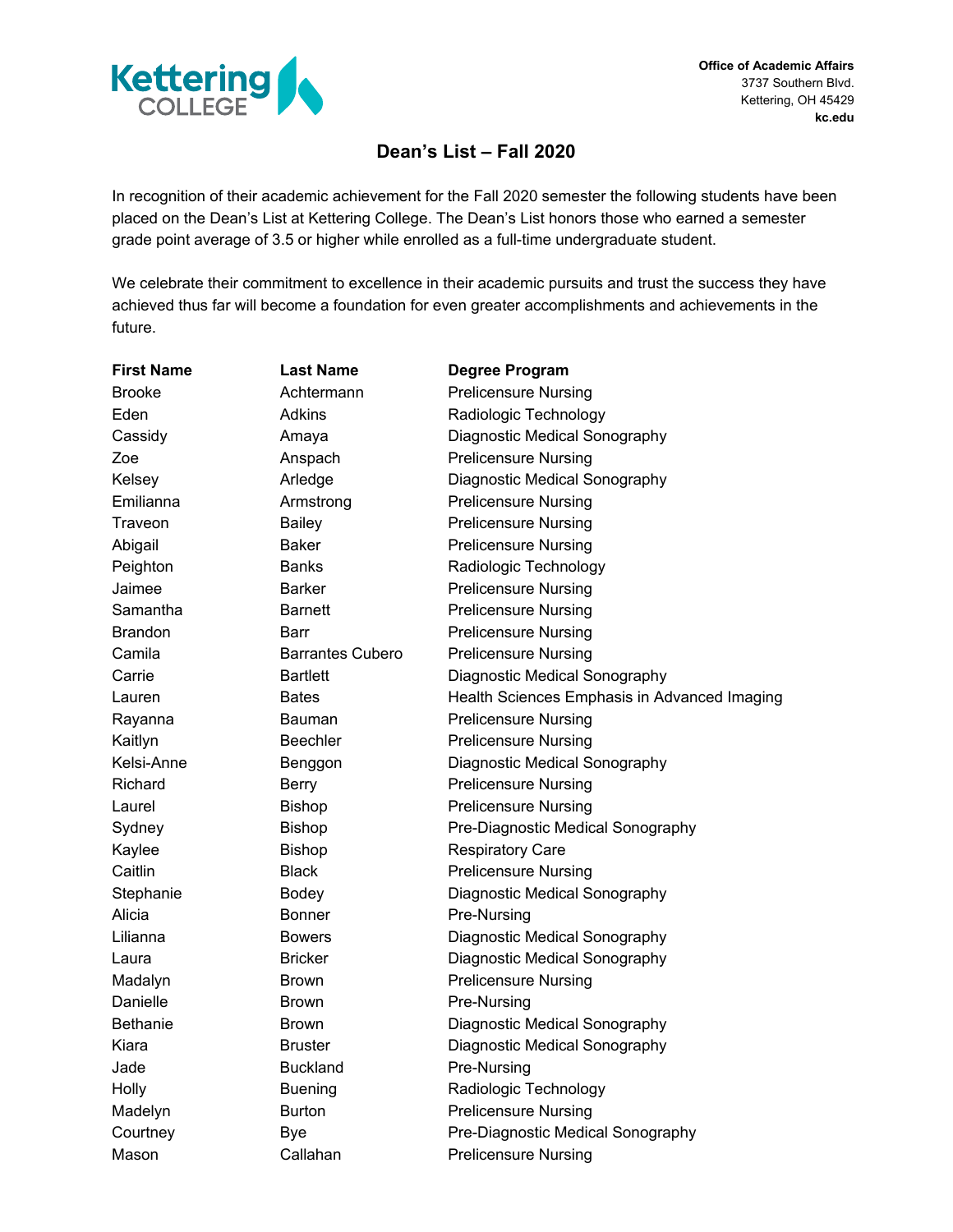

Olivia Chapman Pre-Nursing Gabrielle Coleman Pre-Nursing Alyssa Coveyou Pre-Nursing Jared Crisenbery Pre-Nursing Leah Dauter Pre-Nursing Madison DeLaney Pre-Nursing Avery Dillon Pre-Nursing Carmen Flaker Pre-Nursing Ashleigh Hale Pre-Nursing

## **First Name Last Name Major or Degree Program**

Mackenzie Carmean Prelicensure Nursing Moses Chung Pre- Physician Assistant Studies Taylor Climmons Radiologic Technology Megan Coate Pre-Diagnostic Medical Sonography Kemi Coburn Prelicensure Nursing Lindsey Conner Pre-Diagnostic Medical Sonography Karen Cook Prelicensure Nursing Connor Cook Cook Human Biology Rebecca Dale Diagnostic Medical Sonography Emma Delaet Radiologic Technology Jessica Demsky Diagnostic Medical Sonography Nolan Dietrich Health Sciences Emphasis in Management Adrianna Dietz Diagnostic Medical Sonography Dragon Dukes Dukes Diagnostic Medical Sonography Emmanual Dushimire Human Biology Whitney **Eisele Eisele** Diagnostic Medical Sonography Kristen Ekberg Prelicensure Nursing Mary Entrada Pre-Diagnostic Medical Sonography Bailey Fahl Fahl Human Biology Ornela **Fankem** Prelicensure Nursing Anna Felfoldi Radiologic Technology Abigail Feucht Pre-Diagnostic Medical Sonography Alexandria Fields Diagnostic Medical Sonography Malissa **Flores** Flores Respiratory Care Kelsey **Fuik** Fuik Diagnostic Medical Sonography Kathren Garber Health Care Management Alfredo **Garza** Garza Health Sciences Emphasis in Management Heather Gehring Prelicensure Nursing Alexis Gilroy Diagnostic Medical Sonography Liam Goddard Radiologic Technology Sydney Goodman Diagnostic Medical Sonography Lindsay **Green** Green Diagnostic Medical Sonography Rachael Greve Radiologic Technology Cierra **Grimes** Grimes Prelicensure Nursing Chelsea **Hackney** Radiologic Technology Dorothy **Hall** Hall Health Sciences Emphasis in Management Ysabella **Hamann** Human Biology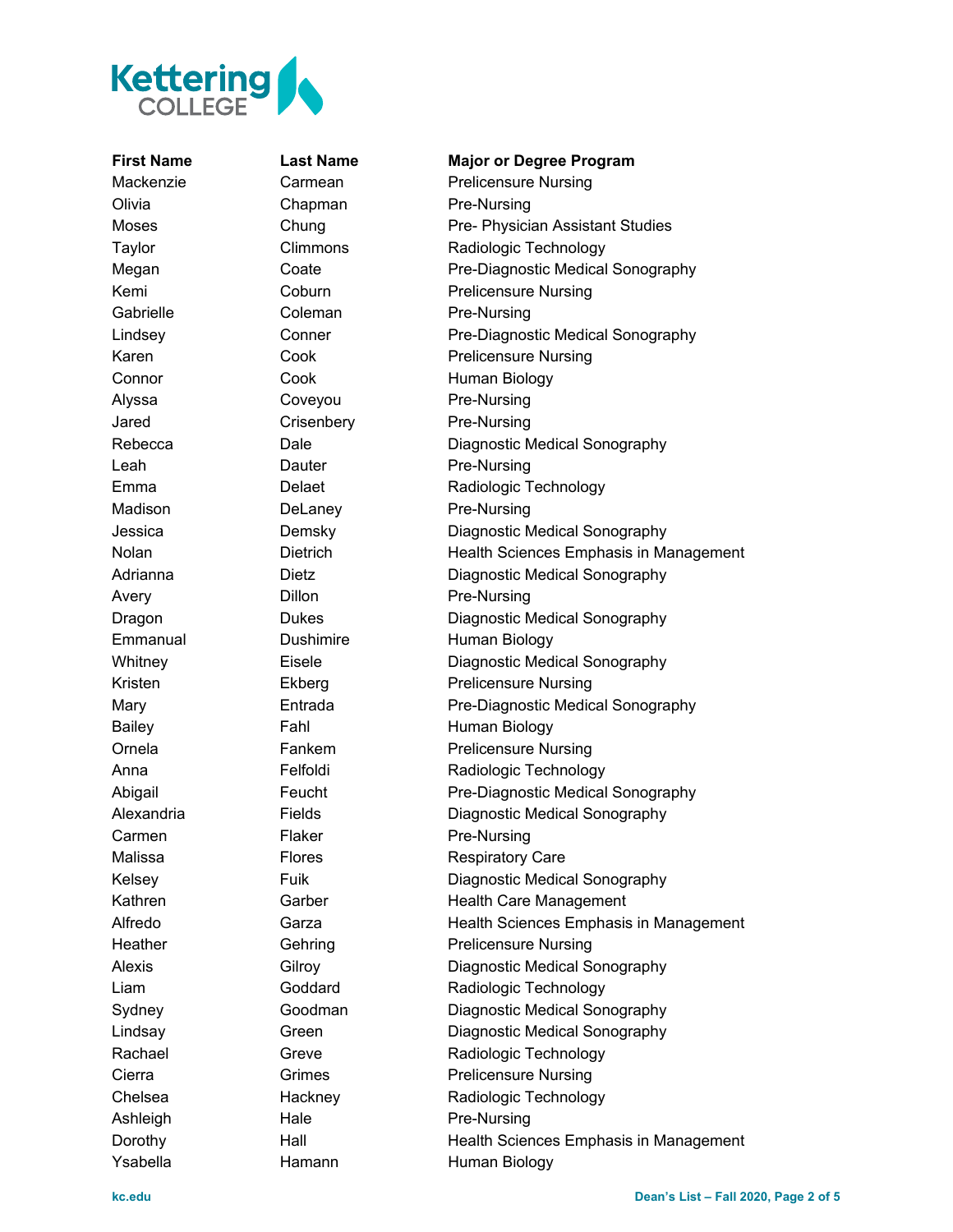

## **First Name Last Name Major or Degree Program**

Chase **Hayden** Prelicensure Nursing Paig **Hermiller** Diagnostic Medical Sonography Madison Higham Respiratory Care Natalie Hocevar Human Biology Zachary **Hoffman** Prelicensure Nursing Jami Holbrook Health Sciences Emphasis in Management Lindsey **Homan** Pre-Nursing Anthony Hopkins Prelicensure Nursing Macey Huelskamp Diagnostic Medical Sonography Chadwick Hulin Prelicensure Nursing Macy **Hulin** Hulin Prelicensure Nursing Rachel **Hutchison** Pre-Diagnostic Medical Sonography Mwanga Icyishaka Pre-Diagnostic Medical Sonography Ivy Ingham Pre-Nursing Joseph Ionescu Human Biology Ja'Lyn Isreal Pre-Nursing Matison **Jackson** Prelicensure Nursing Marissa **Jobe** Jobe **Prelicensure Nursing** Amber Johnson Prelicensure Nursing Rachel **National Communist Communist Communist Communist Communist Communist Communist Communist Communist Communist Communist Communist Communist Communist Communist Communist Communist Communist Communist Communist Commu** Ethan Jones Radiologic Technology Kimberly **Junsay** Human Biology Regina Kelley Diagnostic Medical Sonography Patrick Kloppenburg Pre-Nursing Taylor Klug Re-Nursing Kyle **Leis** Leis **Prelicensure Nursing** Allison Logan **Prelicensure Nursing** Yasmin **Lopez Valdez** Prelicensure Nursing Amber Malone Prelicensure Nursing Ashley Malson Malson Prelicensure Nursing Brittany Marshall Diagnostic Medical Sonography McKenzie **Martin** Martin **Prelicensure Nursing** Haley Mason Radiologic Technology Haylea Mattan Diagnostic Medical Sonography John McCaskey Human Biology Arika McCuistion Prelicensure Nursing Danielle Melvin Diagnostic Medical Sonography Dylan Milam Milam Prelicensure Nursing David Miller Miller Pre-Nursing Nicole Miller Miller Pre-Respiratory Care Alexis Miller Miller Health Care Management Sara Miller Radiologic Technology Ricki Mix Mix Pre-Nursing Liam Moher Pre-Nursing Michelle Mole Mole Prelicensure Nursing Karli Mulkey Human Biology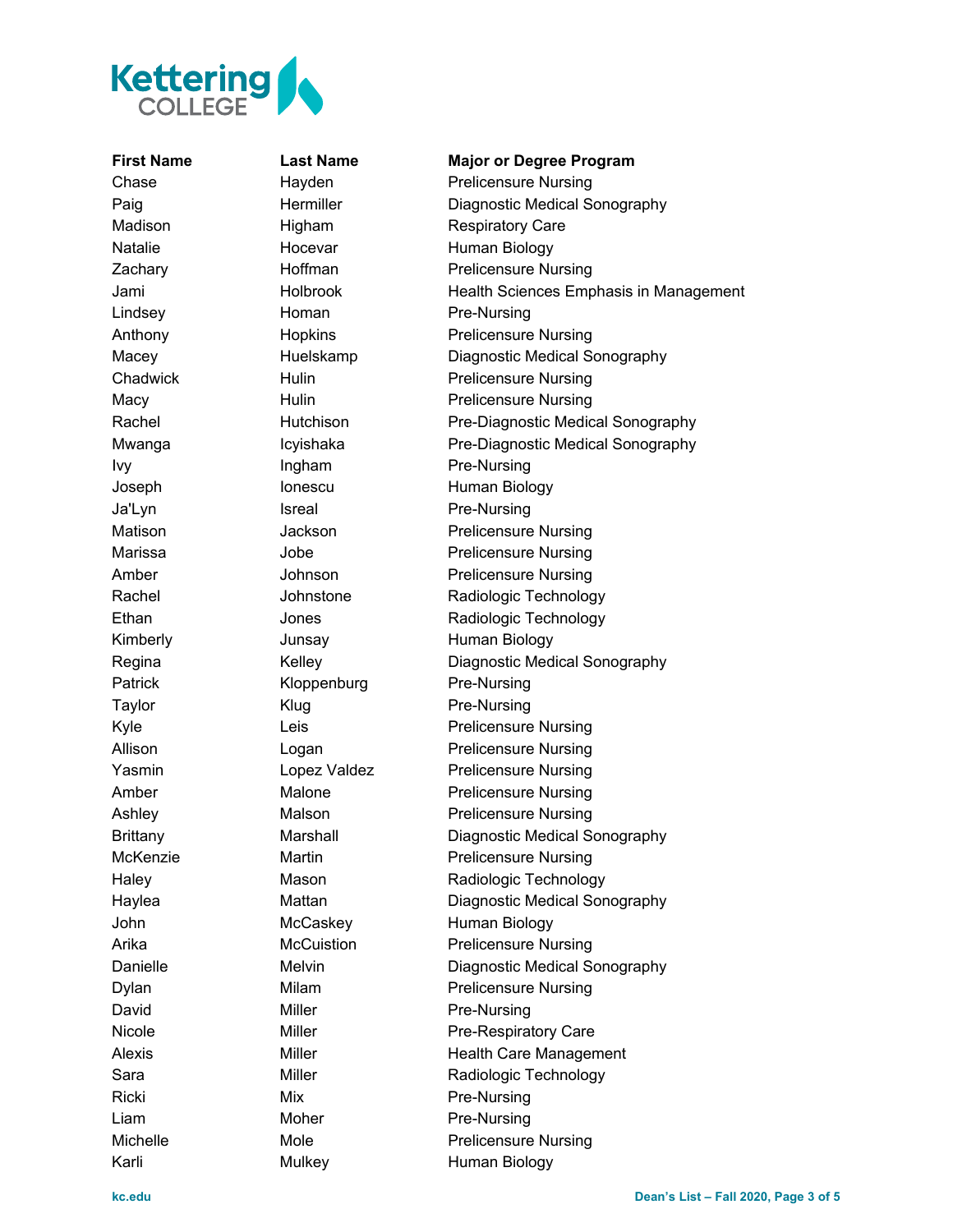

Martina **Paris** Paris Pre-Nursing Eman Shehadeh Pre-Nursing

**First Name Last Name Major or Degree Program** Hallie Murph Radiologic Technology George Mwasumbi Human Biology Elise Myers Pre-Radiologic Technology Leah Myers Radiologic Technology Kloie **Norcross** Radiologic Technology Jenna Norvell Prelicensure Nursing Solange Missim Nzamurera Prelicensure Nursing Grace **Oh Chamber Chamber Chamber Chamber Chamber Chamber Chamber Chamber Chamber Chamber Chamber Chamber Chamber Chamber Chamber Chamber Chamber Chamber Chamber Chamber Chamber Chamber Chamber Chamber Chamber Chamber Cham** Brooklyn Patterson Prelicensure Nursing Kelsie Patton Diagnostic Medical Sonography Michelle Pawlak Prelicensure Nursing Edi Pena Prelicensure Nursing Adelina Perez Perez Prelicensure Nursing Elizabeth Perkey Prelicensure Nursing Sadari Phillips Pre-Respiratory Care Emma-Leigh Pope Diagnostic Medical Sonography Jillian Preece Pre-Diagnostic Medical Sonography Kayla Price Price Prelicensure Nursing Saherish Rasheed Human Biology Richard Rasmussen Radiologic Technology Kiersten Reese Prelicensure Nursing Kaytlin Rice Rice Pre-Diagnostic Medical Sonography Ariel Richardson Radiologic Technology Ryan Rifner Prelicensure Nursing Nadine Roberts Prelicensure Nursing Christa **Robertson** Prelicensure Nursing Shiloh Rohrig Diagnostic Medical Sonography Andrea **Sawdey Prelicensure Nursing** Kerianne Schwartz Prelicensure Nursing Katherine Scudder Prelicensure Nursing Heidi Seale **Seale** Prelicensure Nursing Chloe Sena Sena Diagnostic Medical Sonography Danielle Seni Prelicensure Nursing Ariana Shoemaker Prelicensure Nursing Richard Short Short Radiologic Technology Robyn Shumate Diagnostic Medical Sonography George Sinuhaji Prelicensure Nursing Brianna Sizemore Diagnostic Medical Sonography Carmen **Small** Small Health Sciences Emphasis in Education Lorna **Smith** Smith **Prelicensure Nursing** Makinlee Smith Diagnostic Medical Sonography Lauren Spicer Respiratory Care Nathan Stevens Radiologic Technology Nathan Stevens Radiologic Technology